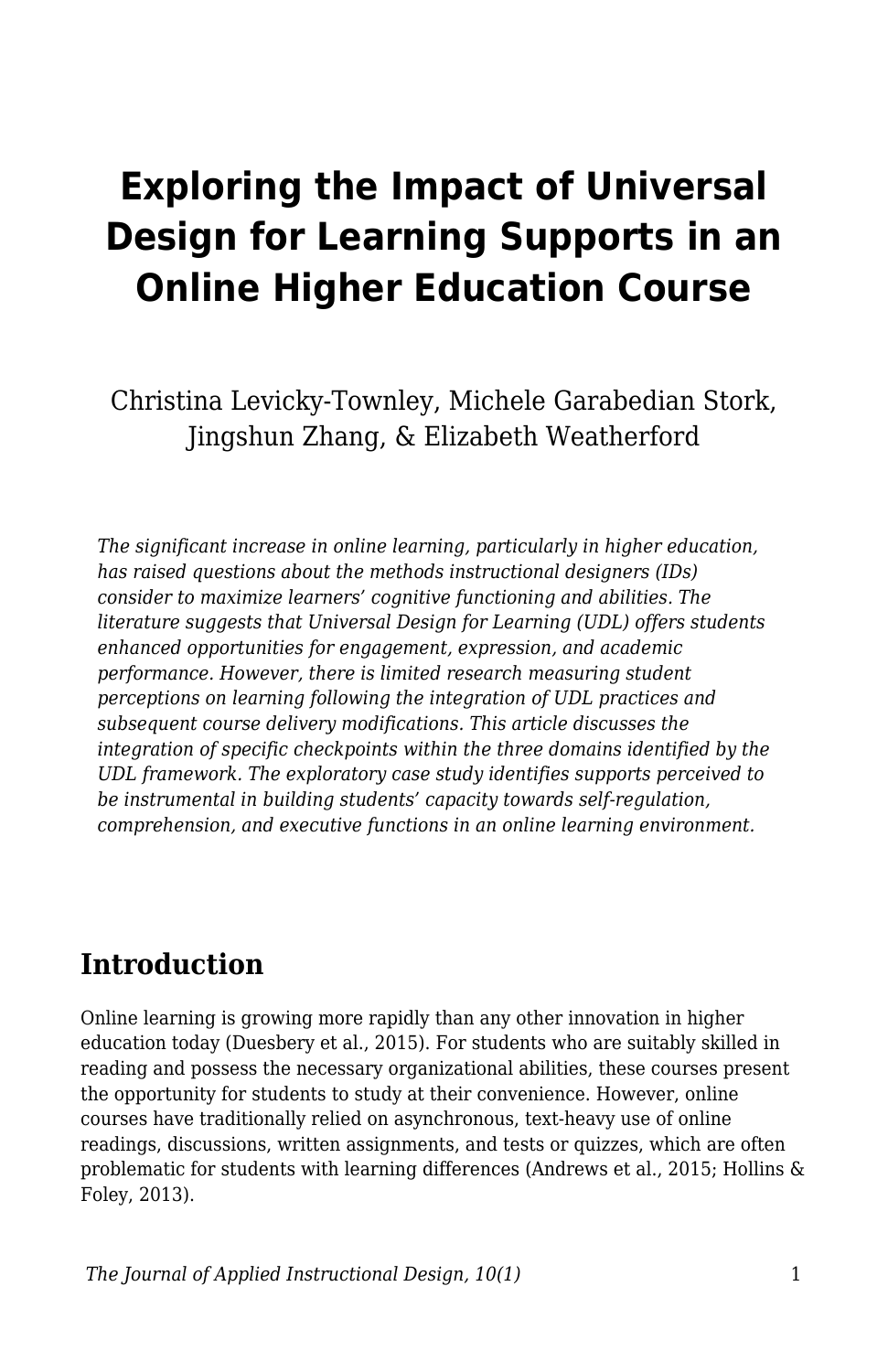As online learning platforms increase in popularity, the student population in higher education is becoming increasingly diverse. For example, there is a growing number of students reporting disabilities in addition to the rising number of students enrolling with minority, part-time, and non-traditional student statuses (Roberts et al., 2011). Therefore, the importance of proactive instructional design to reduce barriers, rather than incorporating accommodations after the fact, may be worth exploring (Hollins & Foley, 2013; Kumar & Wideman, 2014; McGuire & Scott, 2006).

To address barriers to student learning, researchers applied the principles of Universal Design from the world of architecture and developed Universal Design for Instruction (UDI), Universal Instructional Design (UID), and Universal Design for Learning (UDL) (Roberts et al., 2011). UDI was derived from the seven principles of Universal Design with the addition of two education-specific principles, "a community of learners," and "instructional climate." The focus of UDI is instructional and classroom environment and design. Thus, UID is used synonymously with UDI. In contrast, UDL was developed to address the variability between learners using principles based in neuroscience to alleviate barriers to learning (Meyer et al., 2014).

# **Literature Review**

#### **UDL**

UDL was inspired by advances in cognitive neuroscience research, and its framework integrates "what we know about the learning brain" and "inform[s] the design of environments that support all learners" (Center for Applied Special Technology (CAST), 2018b). Tobin (2014) suggests the tenets of UDL are not exclusively for students with disabilities; thus, UDL gives all students equal opportunities to learn and offers online course designers with an effective means to enhance connections with all students. Therefore, the more education professionals and learners understand about the complexities, neuroscience, and predictable variability in learning, the more proficient they will be to advance toward expert learner status (CAST, 2018b; Martinez, 2010).

The Center for Applied Special Technology (CAST) (2018b) describes the UDL Guidelines as a tool, based on scientific insights into how humans learn, for implementing the UDL framework. Thus, the guidelines are designed to be used by educators, researchers, curriculum developers, and anyone interested in optimizing teaching and learning for all people. The UDL Guidelines offer a set of concrete suggestions outlining multiple means of engagement, representation, and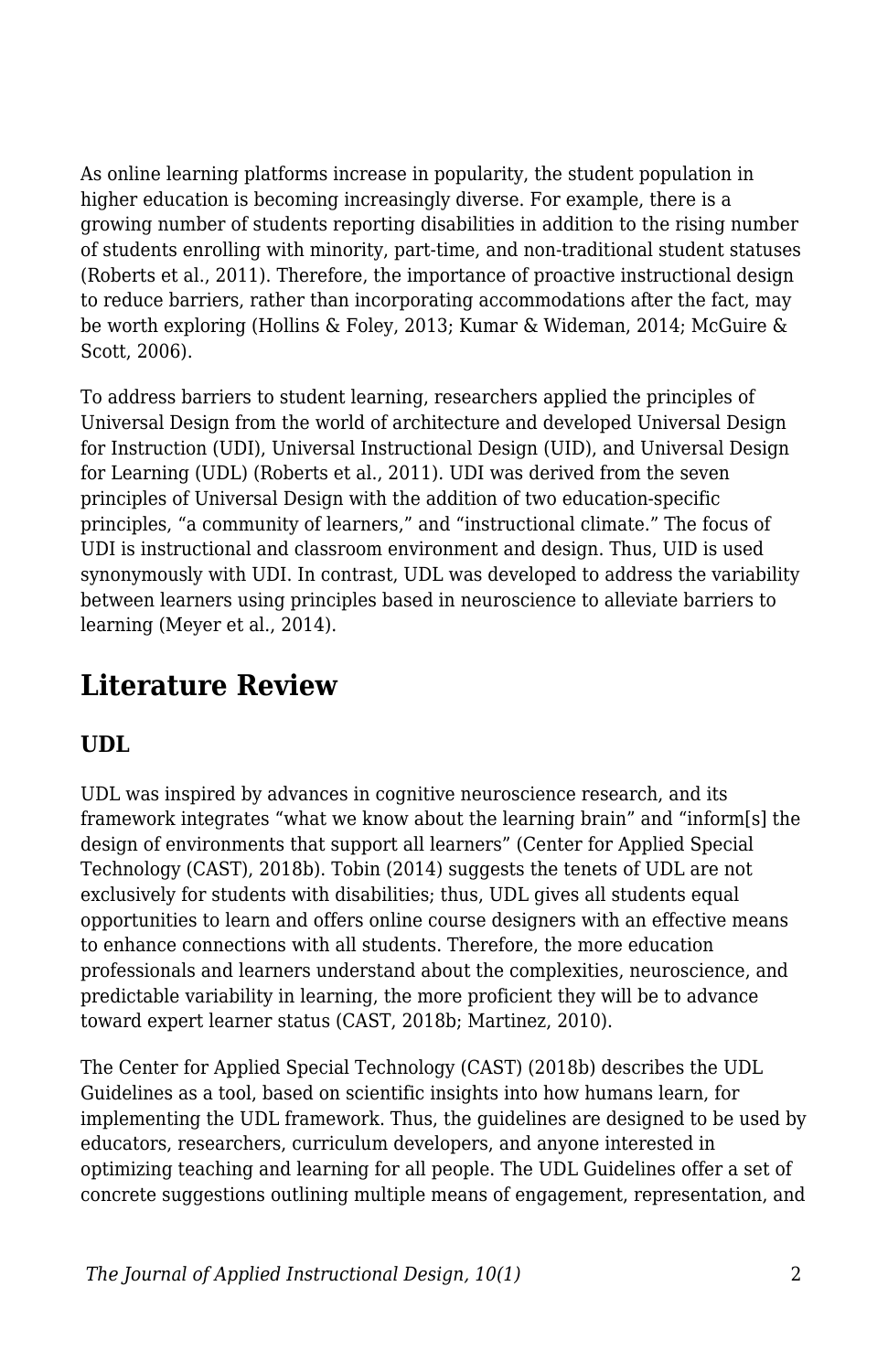expression with the ultimate goal of cultivating expert learners who are (a) purposeful and motivated, (b) resourceful and knowledgeable, and (c) strategic and goal directed (CAST, 2018b).

#### **Attention**

The UDL framework acknowledges the diversity of learning and the value of empowering learners to focus on areas of challenge to drive their own learning experiences (CAST, 2018a). Thus, researchers have become increasingly interested in the phenomenon of attention (Kirk et al., 2017; Ratey, 2001; Sarter et al., 2006). Seminal author William James (1890) described attention as "withdrawal from some things in order to deal effectively with others" and implied focalization and concentration of consciousness are the essence of attention (p. 404). According to Ratey (2001), attention is more than observing incoming stimuli; it involves a number of processes including (a) filtering out perceptions, (b) balancing multiple perceptions, and (c) attaching emotional importance to these perceptions. Similarly, from a neural perspective, Penner (1984) describes attention as receptive and cognitive processes that bring awareness to stimuli entering consciousness. Therefore, when attention is insufficient or inappropriate, learning is negatively affected (Eastwood et al., 2012).

Attention drives learning, and when learners are paying attention to something else and are not paying attention to what is being taught, there is little chance they will learn (Wolfe, 2001). Online learning formats present an opportunity for students to identify and improve their attentional resources. For example, in a recent study by Kirk et al. (2017), data revealed intensive computerized attention training resulted in modestly improving certain untrained skills in children with intellectual and developmental disabilities. Similarly, understanding how attention impacts learning outcomes may be beneficial for online course designers to consider if they wish to strengthen online learners' cognitive skills and abilities.

#### **Memory**

Memory is essential to learning and provides the foundation for higher order thinking when existing knowledge scaffolds the integration and interpretation of new events (Preston & Eichenbaum, 2013). Thus, researchers in the areas of psychology and neuroscience have provided a rich body of literature on the various forms of memory and their development (Atkinson & Shiffrin, 1968; Paivio & Lambert, 1981). Schooling may have a profound influence on memory development, and learning environments can be viewed as vessels for providing students with opportunities to become more proficient in strategically structuring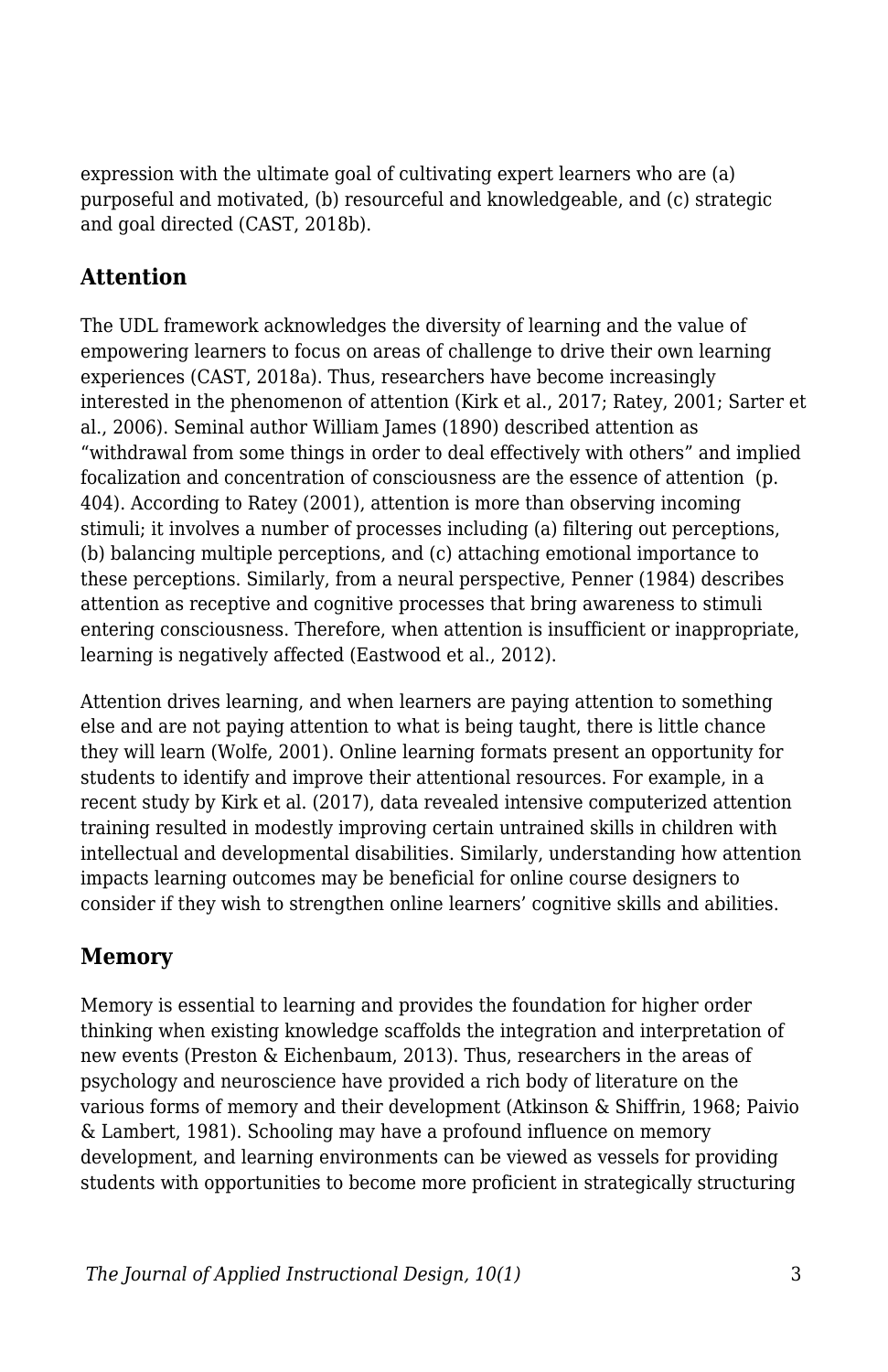their remembering and learning (McCandliss, 2010).

Computers are similar to the human brain, and the most obvious similarity is memory (Martinez, 2010). Just as a computer's memory is vital to its functionality and power, according to Martinez, a human's memory is just as essential for maximizing learning and proficiency. Cowan (2009) describes three types of memory: (a) long-term memory, (b) short-term memory, and (c) working memory. Although confusion is common between the three types of memory, a study by Nemati (2009) reveals that teaching through memory strategies is effective, and knowledge about the brain gives educators insight to methods and designs conducive to the "mental labor" of the three types of memory (p. 21).

#### **Multitasking and Engagement**

As students process information from educational materials and digital media, they are increasingly interrupted by their surroundings and competing media (Liu & Gu, 2020). Moreover, as opportunities for online learning continue to expand, research has demonstrated that college students are commonly involved in multiple online activities when they are engaged with the Internet (Moreno et al., 2012). Therefore, the increasing prevalence of media multitasking has raised concerns among educators, and research supports that multitasking during educational activities negatively affects academic performance and learning (van der Schuur et al., 2015). Multitasking is commonly understood as synchronously engaging in two or more things or performing multiple tasks sequentially and in rapid succession (Burak, 2012). Similarly, media multitasking is typically defined as dual tasking or task switching in learning contexts (Wood & Zivcakova, 2015). According to Lepp et al. (2019), multitasking in online and face-to-face courses differs; therefore, online course designers may require different pedagogical methods to effectively minimize multitasking behaviors. For example, Miller (2014) describes the popularity of asynchronous online models which allow students flexibility to finish coursework. However, online learners also experience factors that have the potential to impact learning and student engagement such as (a) technical issues, (b) environmental distractions, and (c) social distance from instructors and peers. Therefore, pedagogical strategies for maximizing student engagement in an online environment requires forethought and savvy design choices.

Researchers have raised questions about the quality of online education in providing students with rich and engaging learning experiences (Chen et al., 2008). In a recent study conducted by Bagriacik and Banyard (2020), literature reveals engagement has been shown to be supported or related to various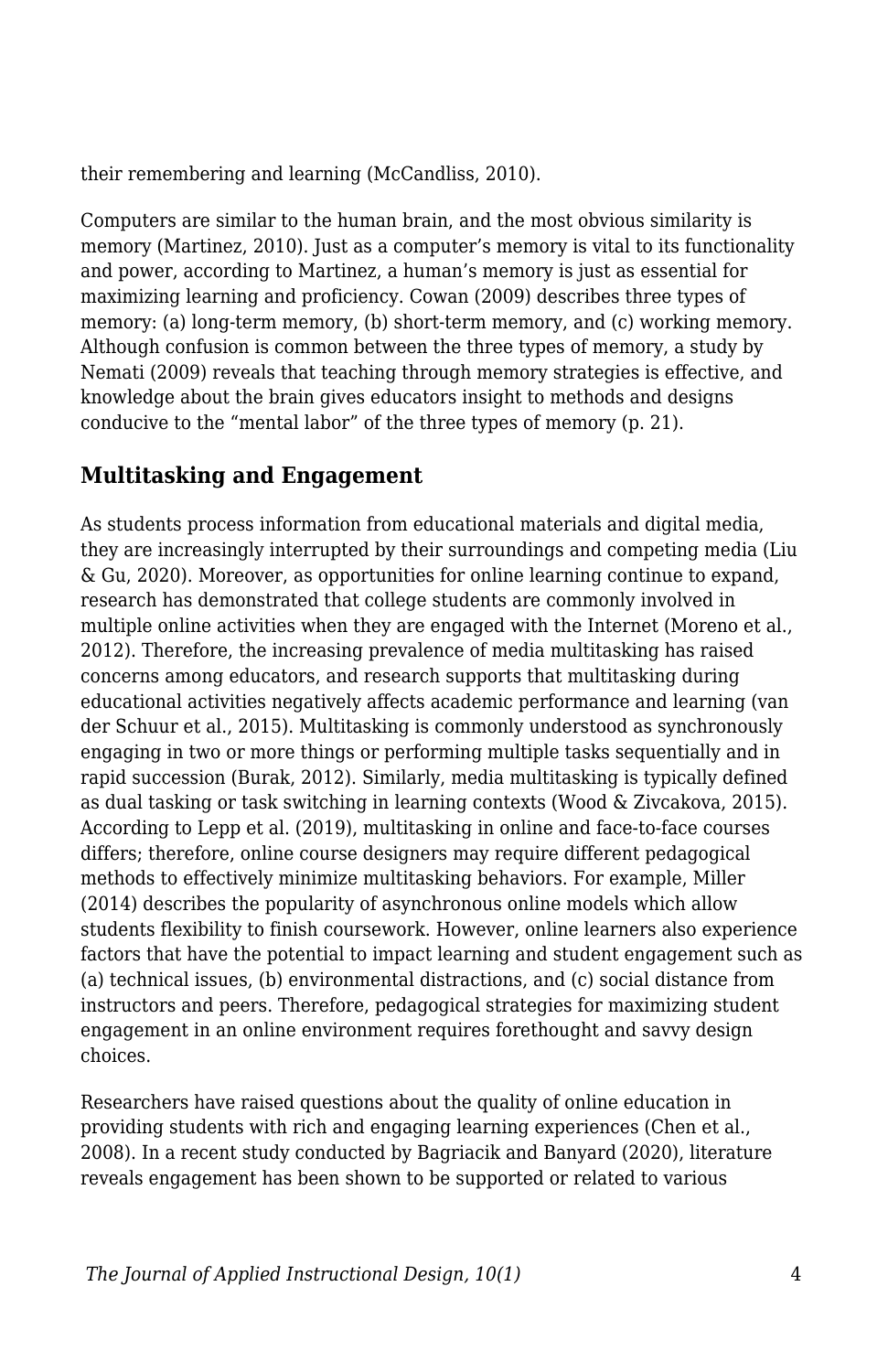variables including: (a) self-efficacy, (b) self-determined learning, (c) affect sensitive intelligent systems, (d) self-regulated learning, and (e) problem-based learning.

# **Overview of Conceptual Framework**

According to Miles and Huberman (1994), the conceptual framework provides the researcher with the opportunity to gather constructs into themes or categories. For the purpose of this exploratory case study, the conceptual framework was developed from a review of the literature, professional experiences, and generalizations from empirical data (Baxter & Jack, 2008). The major constructs were organized in Figure 1.

Figure 1

Conceptual Framework

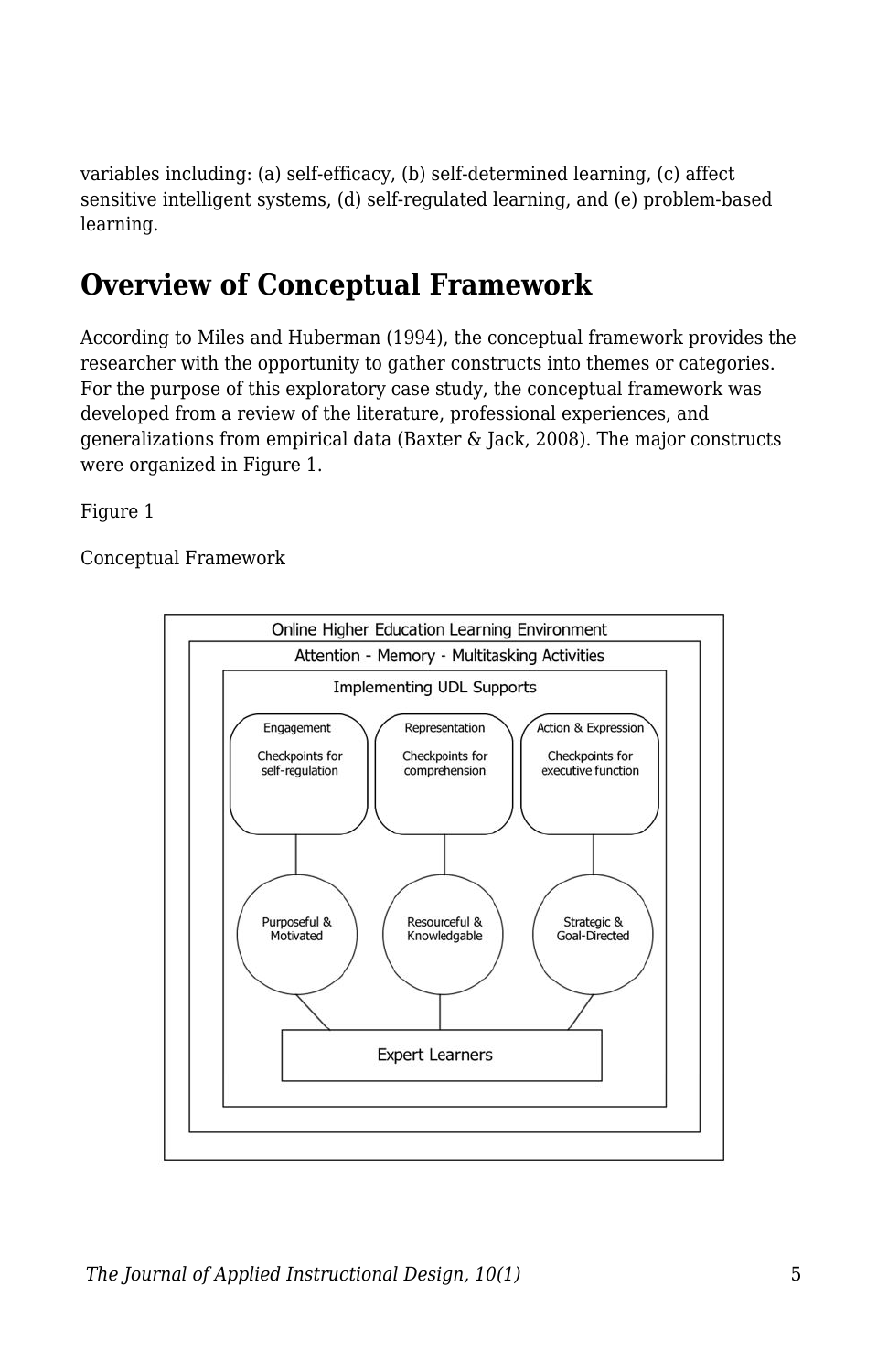*Note.* The conceptual framework was adapted from CAST's (2018). *Universal Design for Learning Guidelines Version 2.2*.

The UDL framework is a set of guidelines organized into three domains. Each domain offers checkpoints for creating expert learners who internalize selfregulation, comprehension, and executive function. It is a framework for teaching and learning that offers guidelines for designing instruction that addresses known learner variability and removes learning barriers. UDL provides a framework for course design that will increase access, participation, and success for all learners. The Higher Education Opportunity Act of 2008 defines and endorses UDL implementation for postsecondary instruction (Meyer et al., 2013; Novak & Thibodeau, 2016).

The checkpoints identified by the UDL framework for the engagement, representation, and action and expression domains contributed to the conceptual framework for this research project. Attention, memory, and multitasking activities were selected because these areas of cognition aligned well with the guidelines on which the UDL framework was developed (Miller et al., 2020; Miller, 2014).

Checkpoints for self-regulation are guidelines for the affective network of the learning brain, within the engagement domain of the UDL framework. These checkpoints include offering students opportunities that promote expectations and beliefs that optimize motivation and facilitating students' personal coping skills and strategies. These checkpoints were selected for this project because they address the power of learner variability on attention and engagement. For example, Miller (2014) describes that "in face-to-face teaching, you can ensure that some bare minimum of time is devoted to classwork (by policing attendance)," and classes can be scheduled "when students are likely to be fresh (i.e., not in the middle of the night). Neither of these basic strategies for ensuring maximal engagement is easy to do online" (p. 40). Because engagement is so essential to learning, these checkpoints offer online instructional designers (IDs) guidance focused on the real goal of education--developing learner expertise. Learners who are able to self-regulate their attention and memory can set difficult goals for themselves and sustain their efforts to achieve, even when conditions for engagement vary (Meyer et al., 2014; Pintrich, & Schunk, 1996).

Checkpoints for comprehension are guidelines for the recognition network of the learning brain, within the representation domain of the UDL framework. These checkpoints include activating student background knowledge. This checkpoint was selected for this project because it offers a research-based scaffolding technique that addresses learner variability. Learners differ greatly in their ability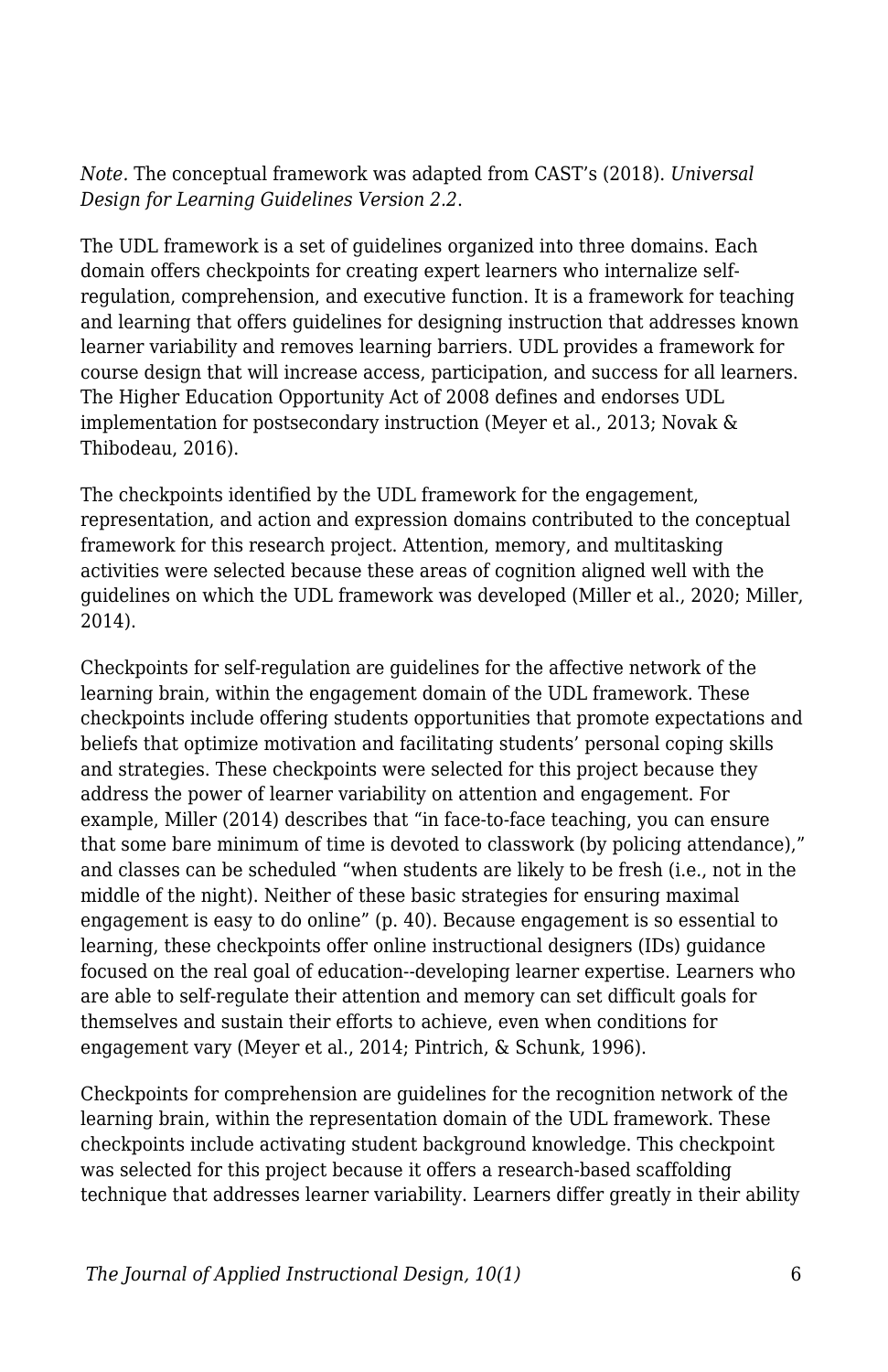to construct meaning based on their prior knowledge and experiences. There are also barriers for learners who have the necessary background knowledge but might not know it is relevant. The importance of attention, memory, and multitasking to learning is more likely to be important to students when the information is significant to them.

Checkpoints for executive function are guidelines for the strategic network of the learning brain within the action and expression domain of the UDL framework. These checkpoints include helping students choose appropriate goal setting, supporting students' planning and strategy development, and facilitating students managing information and resources. Thus, this checkpoint was selected for this project because it is critically important for students and IDs to understand that executive functions have very limited capacity due to working memory limitations. If working memory is not constructed as relevant within a learning activity, students have to understand how to keep information organized in a way that works for them. Learners also have to develop the skill of effective goal setting. Once a goal is set, effective learners plan a strategy, including the tools they will use, for reaching that goal (CAST, 2018b; Meyer et al., 2014; Novak & Thibodeau, 2016).

The checkpoints within the three domains defined by the UDL framework were the basis for using the data collection instruments and collecting data to examine and identify the elements that contribute to students' perceptions of using specific learning activities on attention, memory, and multitasking to develop as expert learners. After data collection, the UDL framework also served as the basis for data analysis. This framework added structure to data collection and coding during data analysis but did not restrain the nature of qualitative research. In summary, the UDLframework is what provided the constructs for the conceptual framework guiding this research.

# **Purpose**

The purpose of this study was to explore how students perceive the use of specific learning activities on attention, memory, and multitasking to help them develop as "expert learners" who are, each in his or her own way, resourceful and knowledgeable, strategic and goal-directed, purposeful and motivated. This research also sought to identify lessons that can be learned by IDs who would like to implement UDL supports in an online higher education course.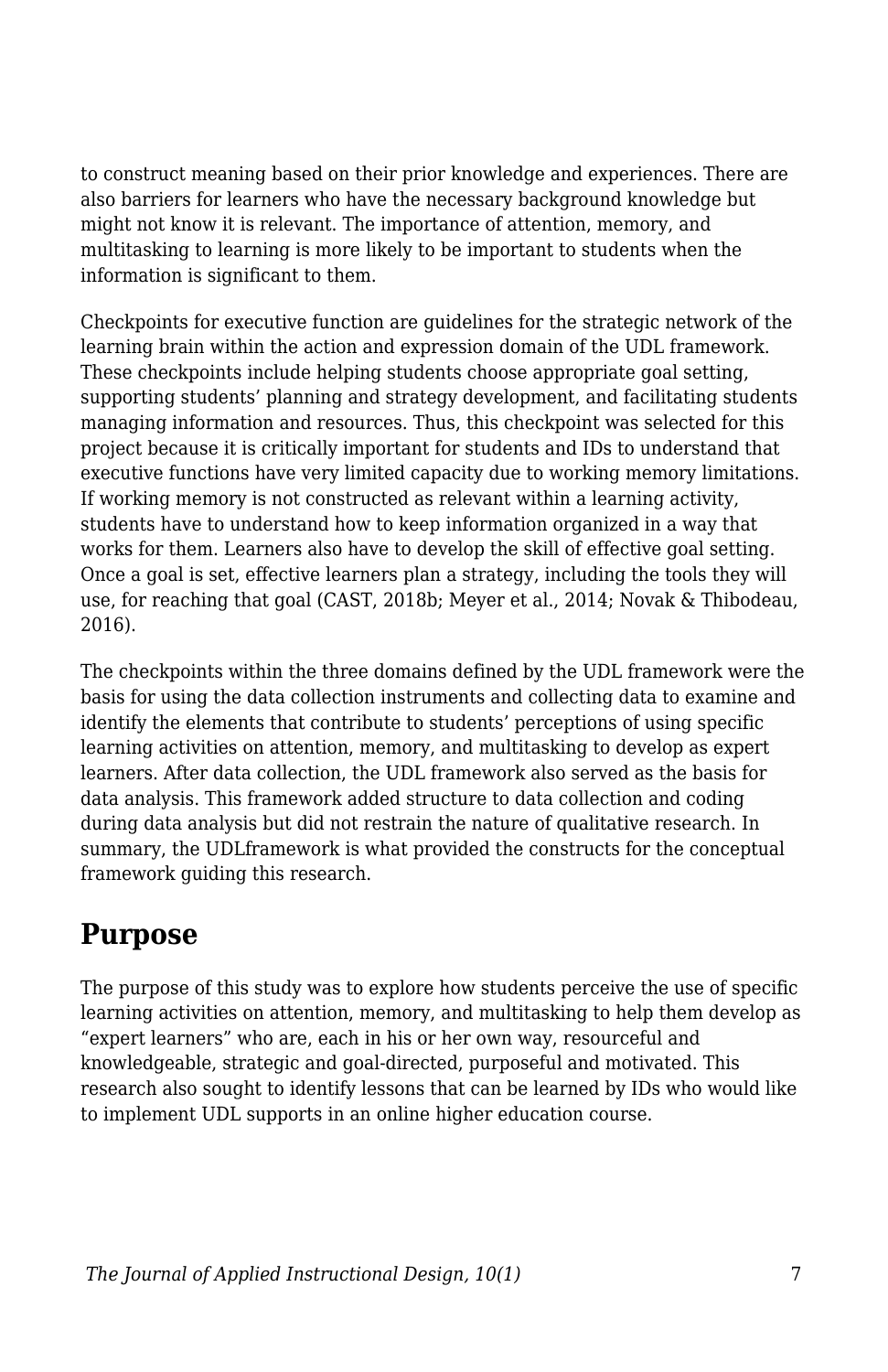### **Research Questions**

The following central questions directed this qualitative case study research:

- 1. How do students perceive the use of specific learning activities on attention, memory, and multitasking to help them develop as "expert learners" who are, each in his or her own way, resourceful and knowledgeable, strategic and goal-directed, purposeful and motivated?
- 2. What lessons can be learned by IDs who would like to implement UDL supports in an online higher education course to support student success?

# **Method**

Data were collected from a convenience sample of 169 students attending a public university in the southeastern United States. The participants included 121 female undergraduate students and 53 male undergraduate students  $(N = 6$  unreported gender). The participants were enrolled in six separate undergraduate level university courses. Study participants were asked to complete brief online survey responses following individual learning activities designed to elicit perceptions about attention, memory, and multitasking. Responses were analyzed and interpreted using the suggested steps for conducting qualitative data analysis and interpretation (Creswell & Guetterman, 2019).

The data analysis conducted for this qualitative case study exploring how students perceive the use of specific learning activities on attention, memory, and multitasking was performed using qualitative case study methods for its data collection and analysis (Yin, 2011). Data collected from the online learning activities were analyzed in a three-step qualitative analysis procedure. The steps are as follows: 1. Open coding of responses and reflections of each online activity creating labels in conceptual chunks, 2. Grouping open codes into categories for preliminary axial coding; and 3. Comparing the open and axial codes to arrive at composite themes. Through each phase of the study, the researchers met to check for potential bias and to build objectivity to the study (Creswell & Guetterman, 2019). Stake (1995) suggests "there are multiple perspectives or views of the case that need to be represented, but there is no way to establish, beyond contention, the best view" (p. 108). Thus, case study design methods were the most adequate tools to realize both the practical and theoretical aims and to ensure the credibility of the data and findings of the research.

The researchers received permission to conduct the study from the institution's Institutional Review Board (IRB), and the study participants were asked to sign a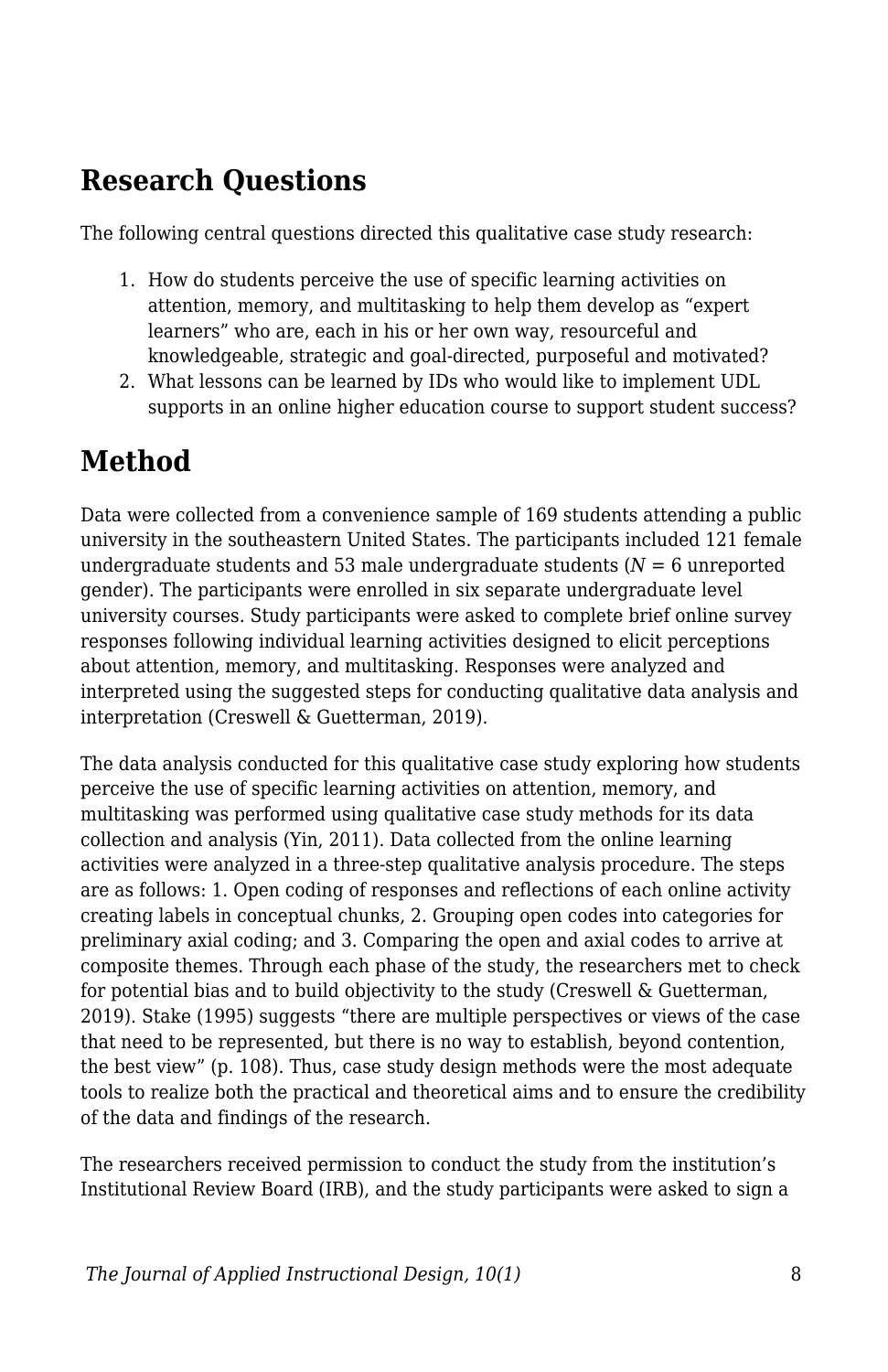consent and were informed that their participation in this study was voluntary. The participants were also advised that they could withdraw from the study at any time and that their responses would remain confidential.The learning activities, called "Attention Matters!," designed by Miller et al. (2020) to address growing concerns about distraction and learning, were integrated into the *Canvas* learning management system throughout weekly course modules. The activities were organized into three separate units. The units, titled respectively, are as follows:

- "What do you know about attention?"
- "What happens when you overload attention?"
- "What's your plan?"

Each of the three units was designed to have similar structure and sequence of learning materials and a discussion. The first two content units included a short description of the unit's content, followed by between one and two demonstrations and/or videos, a one-page explanation of the phenomena that were shown in the demonstrations and videos, and a discussion forum. The module design emphasized interactive demonstrations or multimedia (e.g., engaging short video clips), instead of more traditional materials such as slide decks or assigned readings. The discussion prompts emphasized personalization, encouraging students to talk about whether the activities could apply to their own experiences. The third unit asked students to describe what they would do in the future to better manage attention, memory, and multitasking in situations that require executive functioning skills, such as when they were tempted to text during class. Figure 2 shows the structure of the "Attention Matters!" student activities in the "Modules" page of the *Canvas* course.

Figure 2

"Attention Matters!" Student Activities in Canvas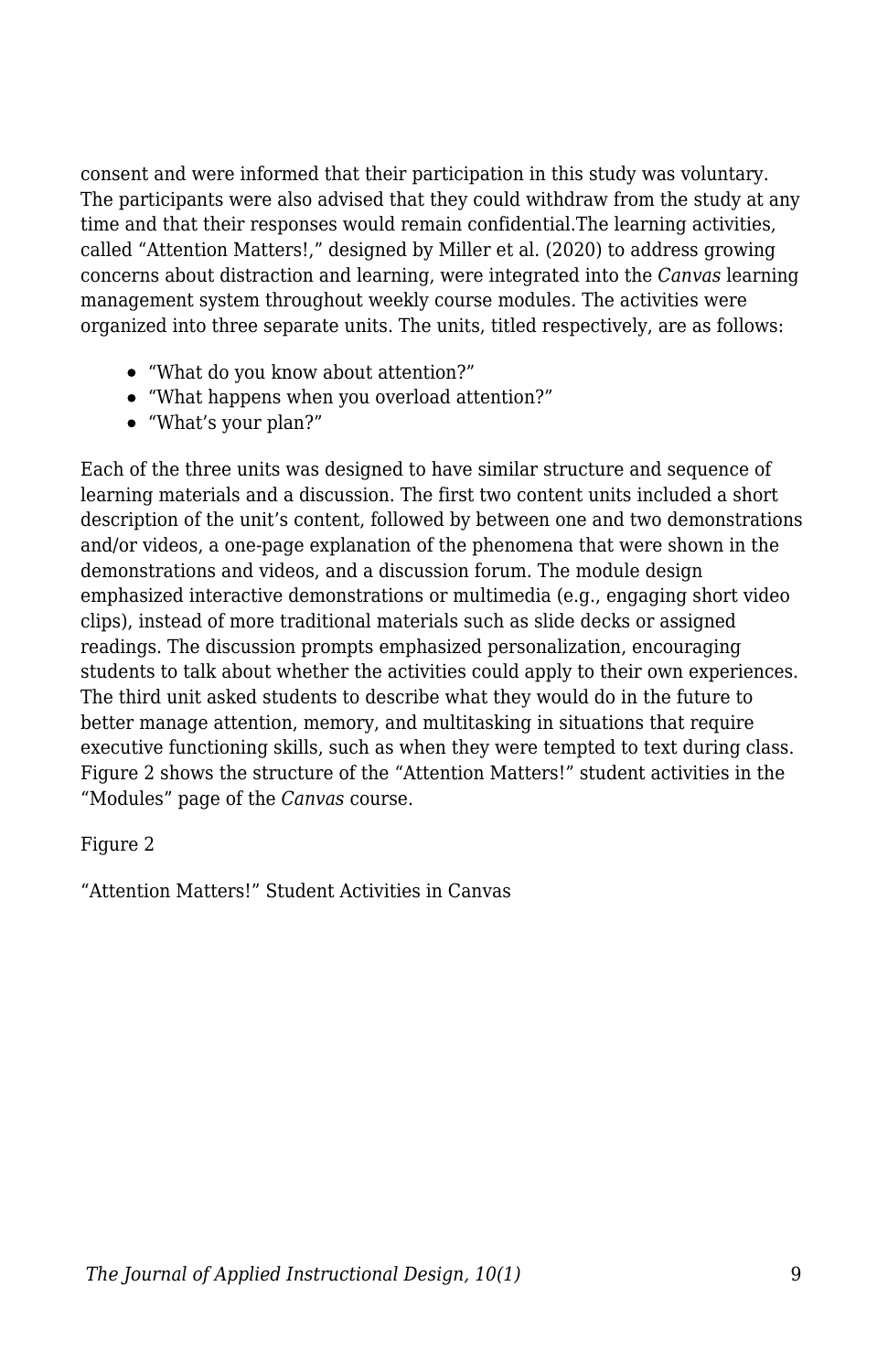

*Note.* The Attention Matters! modules and activities in Canvas were adapted from Miller, M. (2014).

The "What do you know about attention?" unit included activities to demonstrate phenomena related to attention and distractions. These activities integrated change blindness and the Stroop effect (1935). Change blindness is a phenomenon that involves changes in visual scenes that take place across some type of interruption such as a brief flicker of a gray field across the scene (Miller et al., 2020). Miller suggests that change blindness is an attentional phenomenon that is unlikely to occur when it is known what the scene is about or what important action is taking place. Change blindness was used to start the discussion about the limitations of attention and how information can be difficult to discern when it is focused elsewhere. This activity used a 2 minute and 43 second *YouTube* video, "Colour Changing Card Trick" (Quirkology, 2012), which uses misdirection and cuts to distract viewers from major changes taking place in the scene, and then replays the video with the changes pointed out. This unit also included an activity to demonstrate the complexity of distractions, using the Stroop effect (Stroop,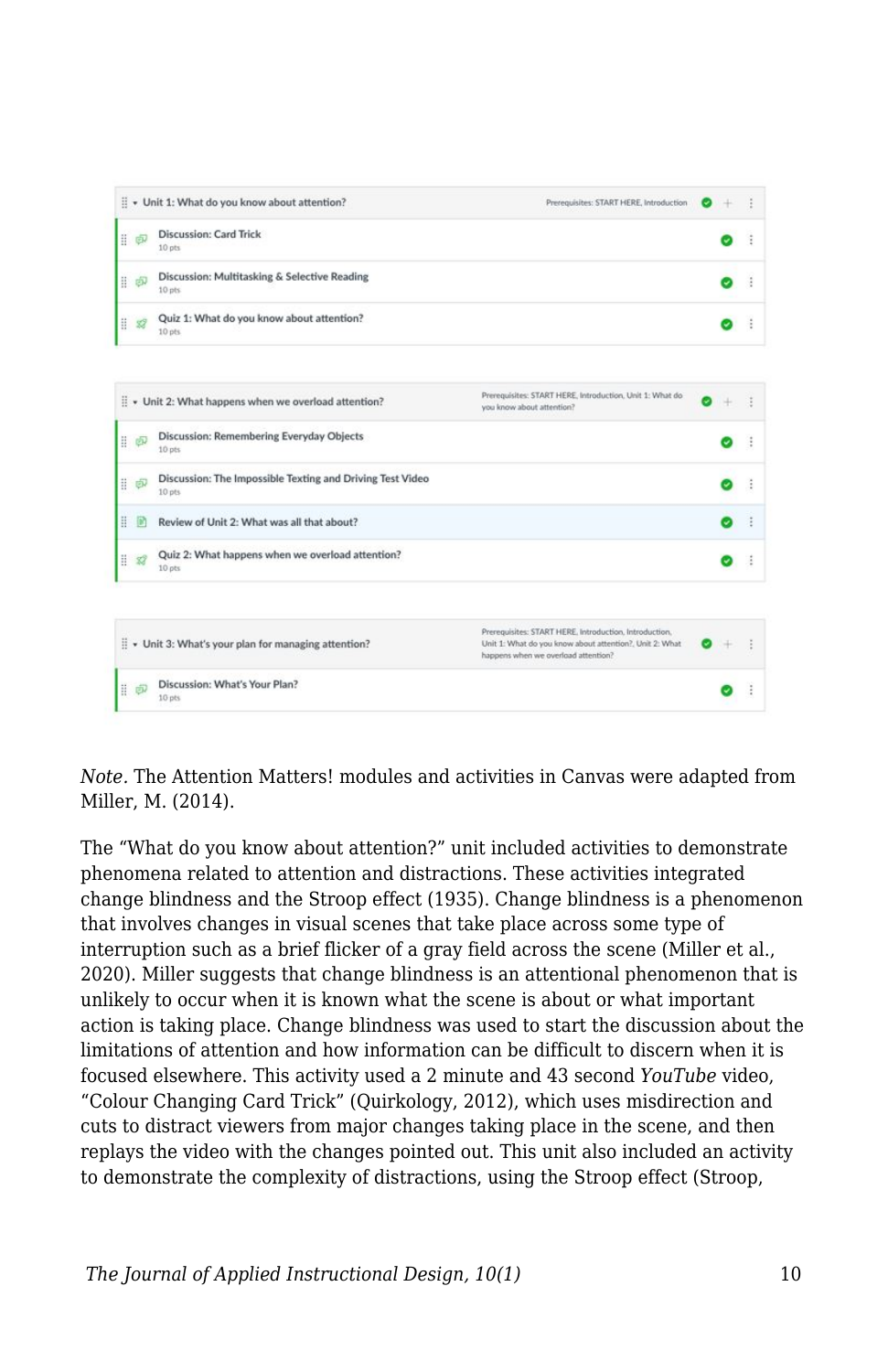1935). Participants were asked to name the color of a series of words, printed in different colors, which conflict with the color names spelled out by the word (e.g., the word "blue" is printed in red ink, the word "yellow" printed in purple ink, and so forth).

The "What happens when you overload attention?" unit included an activity to demonstrate phenomena related to memory. The activity was adapted from Nickerson and Adam's (1979) coin drawing task that illustrates memory for details of highly familiar objects can be strikingly inaccurate. Students were asked to draw a one-cent coin on paper and then check it for inaccuracies. They also had the option to upload a photo of their drawings to the discussion forum.

Lastly, the third unit "What's your plan?" unit included a discussion asking students to share their plans for managing attention, memory, and distractions to help them be more successful with their own learning.

Overall, this case study addresses the three UDL framework domains relevant to building learners' self-regulation, comprehension, and executive function in an online higher education course. Six checkpoints within these three domains contributed to the conceptual framework used as a foundation to facilitate reliability of this research.

# **Results**

A qualitative analysis of the data revealed four central themes related to integrating UDL supports into an online higher education course: supported students' attention; helped eliminate distraction roadblocks; provided relevance to learning; changed students' beliefs about attention, memory, and multitasking. These four themes emerged from the qualitative data analysis and represent the major ideas in the database. They are infused throughout the three domains and corresponding checkpoints used as the framework for this research. These four themes were intertwined throughout the domains. Table 1 provides an overview of the findings by theme within the UDL framework domains and related checkpoints.

Table 1

Overview of Findings by Theme within the UDL Domains and Related Checkpoints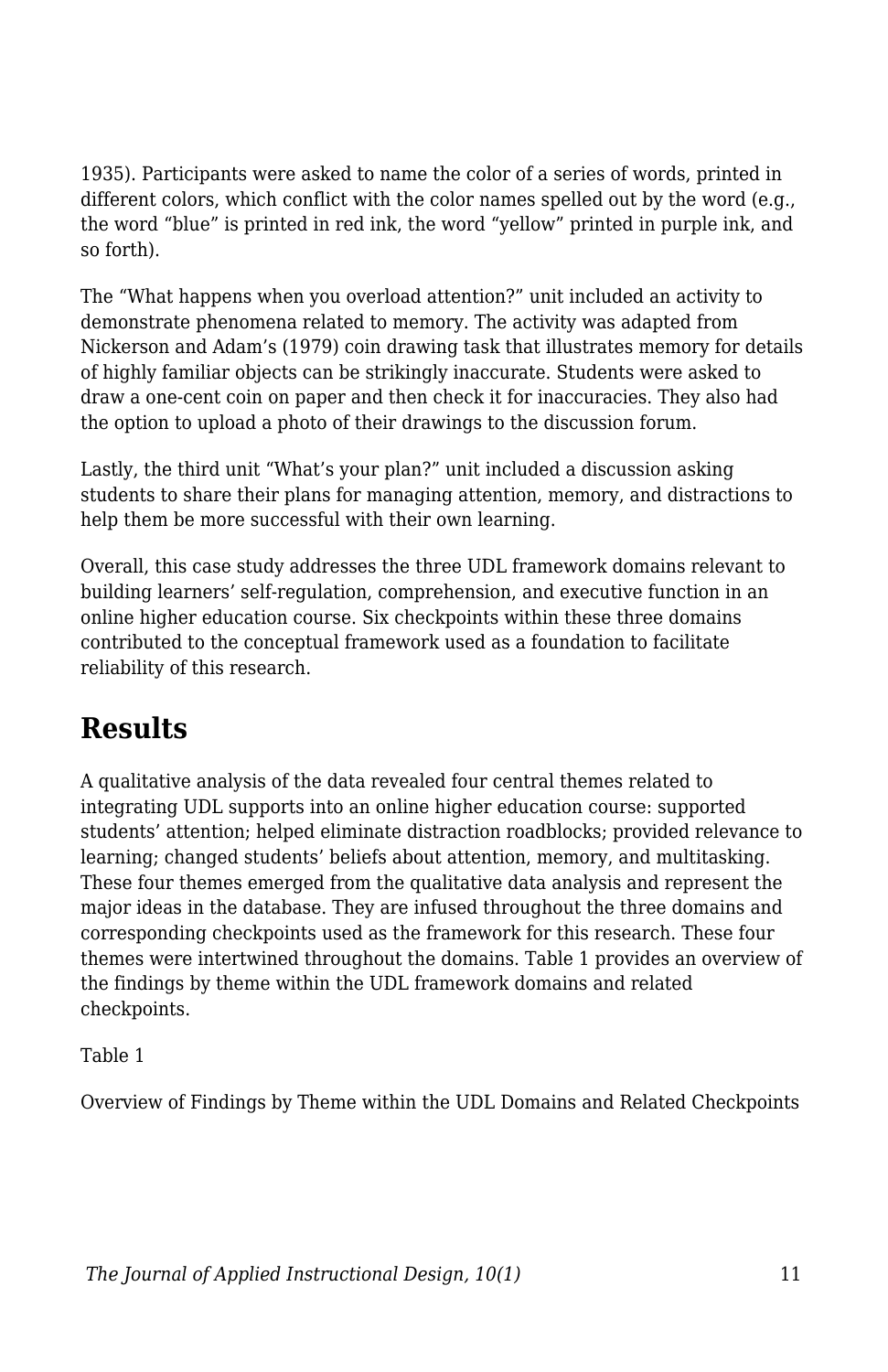| Theme                                                                                         | <b>Engagement</b><br><b>Domain</b>                                                                                                                      | Representation<br><b>Domain</b>                                                                                                  | <b>Action &amp;</b><br><b>Expression</b><br>Domain                                                                                                                        |
|-----------------------------------------------------------------------------------------------|---------------------------------------------------------------------------------------------------------------------------------------------------------|----------------------------------------------------------------------------------------------------------------------------------|---------------------------------------------------------------------------------------------------------------------------------------------------------------------------|
|                                                                                               | <b>Self-regulation</b><br>checkpoints:                                                                                                                  | Comprehension<br>checkpoints:                                                                                                    | <b>Executive</b><br>function<br>checkpoints:                                                                                                                              |
|                                                                                               | Promote students'<br>expectations and<br>beliefs that optimize<br>motivation Facilitate<br>students' personal<br>coping skills and<br>strategies        | Activate student<br>background knowledge                                                                                         | Guide appropriate<br>goal setting<br>Support students'<br>planning and<br>strategy<br>development<br>Facilitate students<br>management of<br>information and<br>resources |
| Guidance on<br>what.<br>information is<br>important<br>supports<br>students'<br>attention     | "We are better able<br>to pay attention<br>when we are told<br>and are aware of<br>what we are looking<br>for and what we<br>should be focusing<br>on." | "Distractions cause"<br>confusion and loss of<br>focus which results in<br>more time necessary to<br>complete tasks."            | "In order to<br>manage<br>distractions I think<br>[I] need to know<br>what [my] main<br>distractions are<br>and create a<br>manageable plan."                             |
| Distractions<br>cause<br>roadblocks to<br>learning.                                           | "I have limited my<br>own potential."                                                                                                                   | "We focus on what we<br>find important."                                                                                         | "From now on, I<br>will never go on my<br>phone in class<br>unless it is an<br>absolute<br>emergency."                                                                    |
| Relevance is<br>valuable to<br>students'<br>learning.                                         | "I do not pay<br>attention to small<br>details."                                                                                                        | "It is<br>challenging/difficult to<br>pay attention (focus)to<br>more than one thing at<br>a time."                              | "I'm definitely<br>going to be doing<br>things a lot<br>differently in all of<br>my classes."                                                                             |
| Students'<br>beliefs about<br>attention,<br>memory, and<br>multitasking<br>can be<br>changed. | " $\ldots$ I want to<br>things differently"                                                                                                             | "I am now aware of<br>change, I want to do how my attention can<br>affect not only myself,<br>but also the people<br>around me." | "Overall, the<br><b>Attention Matters</b><br>module has been<br>one of the most<br>impactful lessons I<br>have ever learned<br>from."                                     |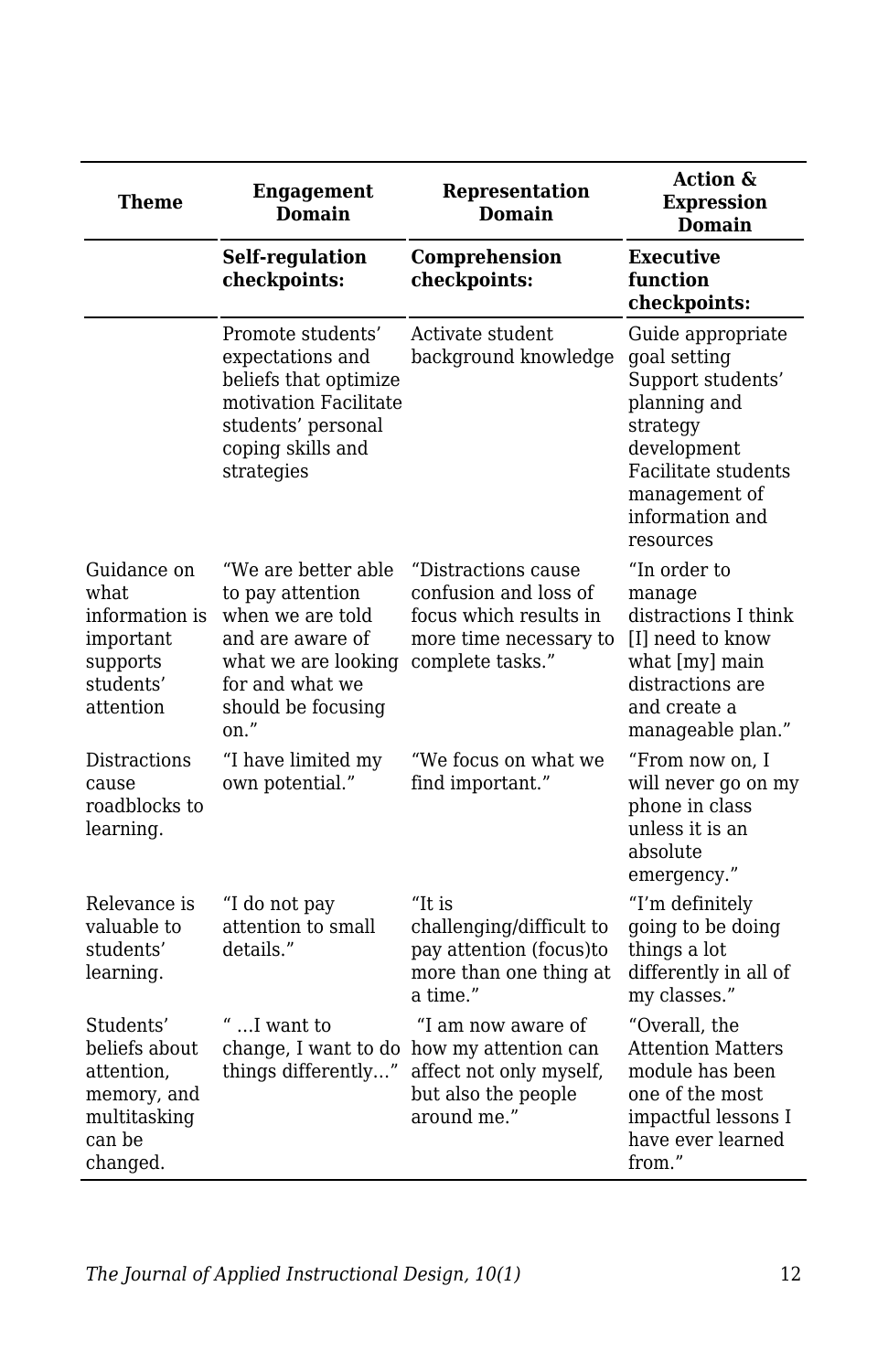Attention drives learning, and the concept of attention skill gathering is important for students' academic success and social relations (Yildirim Doğru, 2015). In the current study, students indicate "managing distractions during work, school, and meetings is beneficial to truly pay attention in those settings." Similarly, a study by Cheong et al. (2016) investigated instructor concerns about how to fulfill pedagogical goals and communicate their authority in the classroom amongst mounting digital distractions. Thus, providing opportunities that raise students' awareness that attention is adversely affected by distractions in the classroom, and as study participants remarked, "affects not only myself, but also the people around me" is valuable information for improving student engagement, improving students' social relations (i.e., expressed care and concern for others around them), and improving expert learning. Students perceived the learning activities "showed [them] how paying attention makes a difference".

When planning for instruction, educators must have an awareness of their students' interests, their preferences, their strengths and challenges, and their readiness to learn (Kieran & Anderson, 2019). This case study indicated that the checkpoints within the three domains defined by the UDL framework contributed to changing students' perceptions of memory, attention, and multitasking as they develop as expert learners. Also, participants of this study expressed an interest in managing distractions during classes and study time by, for example, "turning my phone off" or "putting away my Apple watch" to maximize in and out of class engagement and productivity. Thus, intertwining modules into an online platform curriculum that explicitly focuses on individual student barriers to learning, and having conversations about strategies for eliminating these barriers, may support students' readiness to learn in both online and traditional classrooms.

Supporting educators' understanding of how teaching models and learning designs must be reconfigured to meet the needs of  $21<sup>st</sup>$  century learners is needed to support student success (Awadhiya & Miglani, 2016). This study changed the learning design of six university courses by introducing various online modules into the curriculum, and the results revealed a change in students' beliefs about attention, memory, and multitasking. For example, one student explained the following:

When I first started this class, I sometimes texted while I was going through the assignments, but not anymore. By completing the activities in ["Attention Matters!,"] I learned just how distracting cell phones can be in class and when trying to pay attention in general. Furthermore, I think that turning off my phone before class will improve my academic performance in general.

Another student described, "[a]t the beginning of the ["Attention Matters!,"] my

*The Journal of Applied Instructional Design, 10(1)* 13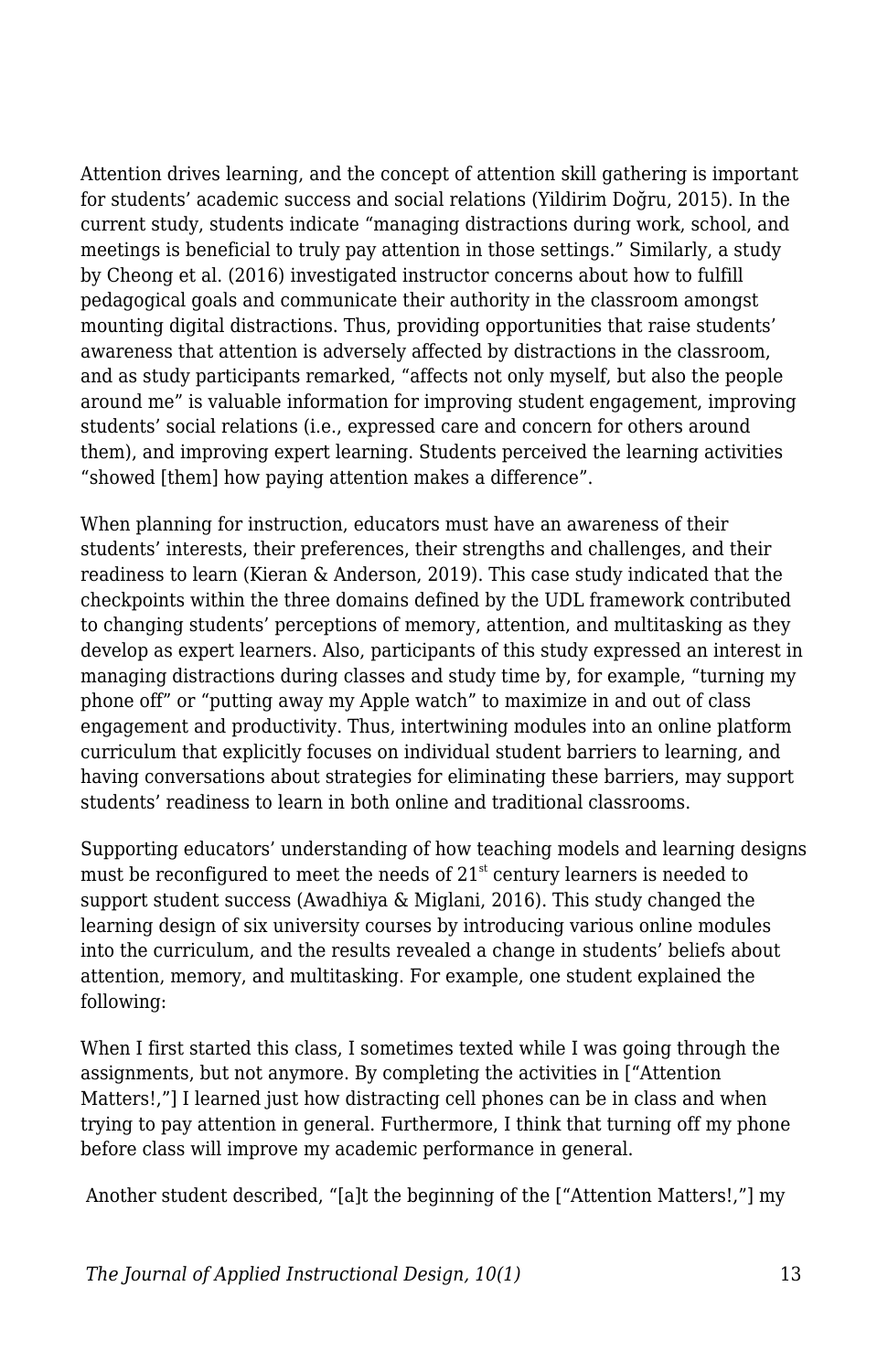answers were far from correct. Before reviewing the module, I never truly realized how important it is for students to pay attention in the classroom." After the study, participating students indicated that their "communication with other people has increased," and they have "noticeably found [themselves] understanding so much more in class because the professor has [their] full attention." Therefore, the online modules equipped students, in a practical way, to address their counterproductive beliefs related to attention, memory, and multitasking.

This study revealed that students perceived that the use of specific learning activities on attention, memory, and multitasking helped "change [their] view[s]" and develop an awareness of their ability to "take different actions" to develop as "expert learners" who are, each in his or her own way, resourceful and knowledgeable, strategic and goal-directed, purposeful and motivated.

### **Discussion**

As the impact of the use of ubiquitous technologies like smartphones, laptops, and tablets remains widely unknown, and despite the spirited conversations of the drawbacks digital and media multitasking, multitasking with devices remains a common practice amongst  $21^{st}$  century learners (Miller et al., 2020). The results of the current study indicate that integrating the UDL framework into an online higher education course supported students' attention, helped eliminate distraction roadblocks, provided relevance to learning, and changed students' beliefs about attention, memory, and multitasking.

Chief academic officers consistently rate online education learning outcomes "as good as or better" than the learning outcomes for face-to-face instruction. However, a consistent minority continue to consider online education as inferior with one of the outcome barriers reported by faculty as "the need for more discipline on the part of online students" (Allen & Seaman, 2013, p. 6). Therefore, IDs who explore the lessons learned through the implementation of UDL in an online higher education course, presents opportunities to support students' "discipline" and students' success. For example, several participants in this study expressed awareness that they "need to pay close attention" and "need to manage distractions," and they also perceived "managing distractions is a very important life skill" and that "everyone's distractions are different so [everyone has] to figure out what works for [him or her]." The data indicates participants' readiness to selfregulate their multitasking and off-task behaviors in an effort to support their journeys toward expert learning.

Higher education faculty can expect a wide range of learners in online learning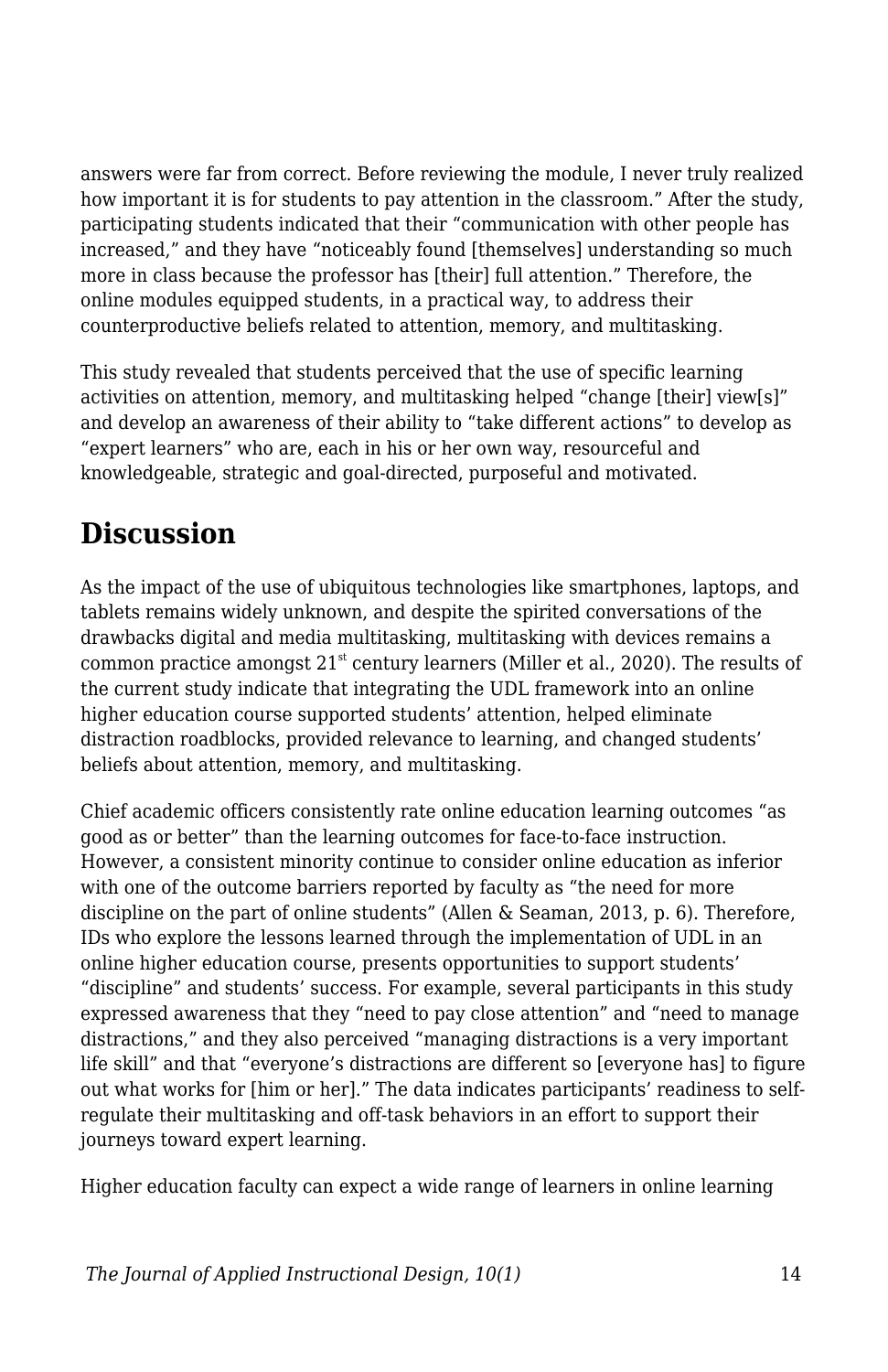platforms, which according to a study based on responses from more than 2,800 colleges and universities conducted by the Online Learning Consortium, 6.7 million learners have enrolled in at least one online course, and approximately 32 percent of all postsecondary education learners now register in at least one online class during their educational careers (Allen & Seaman, 2013; Houston, 2018). Similarly, the global Covid-19 pandemic led to profound changes in social interaction and organization in the educational sector, and many institutions have instituted new eLearning protocols (Murphy, 2020). As a result, the benefits of implementing the UDL supports in instructional design for a growing number of online learners is becoming increasingly valuable and relevant.

This study adds to the body of research related to learners' attention, memory, and multitasking behaviors. Our findings also contribute to the literature on what learners believe and understand about attention, memory, and multitasking. Thus, learning opportunities and conversations about distractions and attention may improve an instructor's ability to manage digital class distractions and more effectively engage online and traditional classroom students. However, the researchers acknowledge limitations of the study. For example, the participants in this study were enrolled in academic courses and were aware of the concepts the modules targeted. Therefore, self-reported responses may be subject to unconscious bias. Future research could explore the impact of participation in brief online experiences like "Attention Matters!" through an examination of longterm impact on beliefs and behaviors. Also, the convenience sample was limited to students attending one public university in southwest Florida. Future research could investigate similarities or differences in student perceptions in varying demographics and how perceptions related to these concepts have the potential to contribute to the development of "expert learners" who are, each in his or her own way, resourceful and knowledgeable, strategic and goal-directed, purposeful and motivated.

### **References**

- Allen, I. E., & Seaman, J. (2013). *Changing course: Ten years of tracking online education in the United States*. Babson Survey Research Group and Quahog Research Group, LLC.
- Andrews, L., Ewens, B., & Maskin-Prothero, S. (2015). Enhancing the online learning experience using virtual interactive classrooms. *Australian Journal of Advanced Nursing*, *32*(4), 22-31

Atkinson, R. C., & Shiffrin, R. M. (1968). *The psychology of learning and*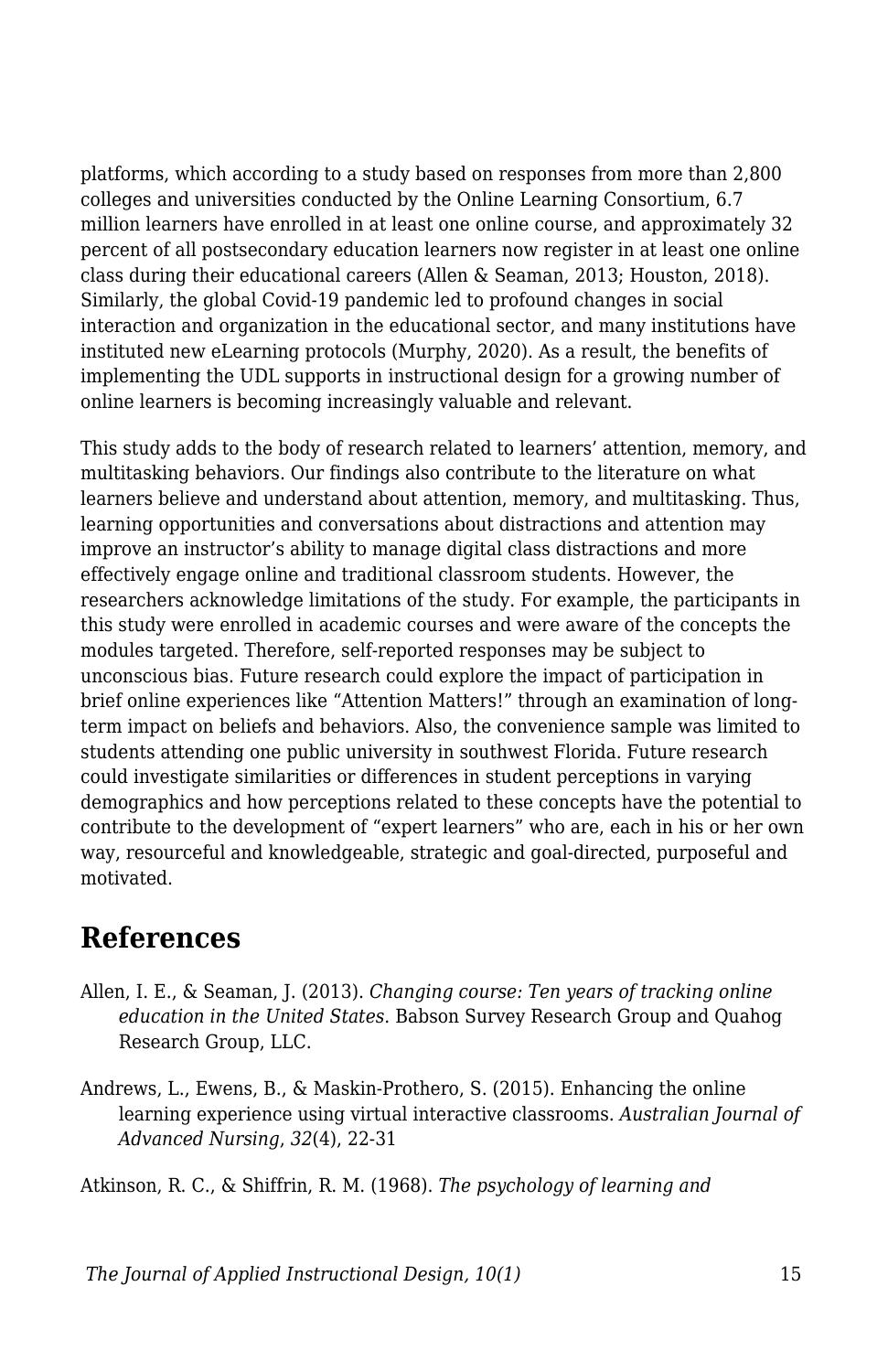*motivation: Human memory: A proposed system and its control processes, 2*, 89-195. [https://edtechbooks.org/-eXGk](https://doi.org/10.1016/S0079-7421(08)60422-3)

- Awadhiya, A. K., & Miglani, A. (2016). Mobile learning: Challenges for teachers of Indian open universities. *Journal of Learning for Development, 3*(2), 35-46.
- Bagriacik Yilmaz, A., & Banyard, P. (2020). Engagement in distance education settings: A trend analysis. *Turkish Online Journal of Distance Education*, *21*(1), 101-120.
- Baxter, P., & Jack, S. (2008). Qualitative case study methodology: Study design and implementation for novice researchers. *The Qualitative Report*, *13*(4), 544-559.
- Burak, L. (2012). Multitasking in the university classroom. *International Journal for the Scholarship of Teaching and Learning*, *6*(2), 1-12. [https://edtechbooks.org/-RwDh](https://doi.org/10.20429/ijsotl.2012.060208)
- CAST. (2018a). *UDL & the learning brain*. Retrieved from http://www.cast.org/
- binaries/content/assets/common/publications/articles/castudlandthebrain-20180321.pdf
- CAST. (2018b). *Universal design for learning guidelines version 2.2.* Retrieved from http://udlguidelines.cast.org
- Cheong, P. H., Shuter, R., & Suwinyattichaiporn, T. (2016). Managing student digital distractions and hyperconnectivity: Communication strategies and challenges for professorial authority. *Communication Education*, *65*(3), 272-289. [https://edtechbooks.org/-gYqe](https://doi.org/10.1080/03634523.2016.1159317)
- Chen, P. S. D., Gonyea, R., & Kuh, G. (2008). Learning at a distance: Engaged or not? *Innovate: Journal of Online Education*, *4*(3),1-8. http://hdl.handle.net/2022/24106
- Cowan, N. (2009). What are the differences between long-term, short-term, and working memory? *Progress in brain research*, *169*, 323-338. https://www.ncbi.nlm.nih.gov/pmc/articles/PMC2657600/
- Creswell, J. W., & Guetterman, T. C. (2019). *Educational research: Planning, conducting, and evaluating quantitative and qualitative research*. Pearson.

Duesbery, L., Brandon, R. R., Liu, K., & Braun-Monegan, J. (2015). Transitioning to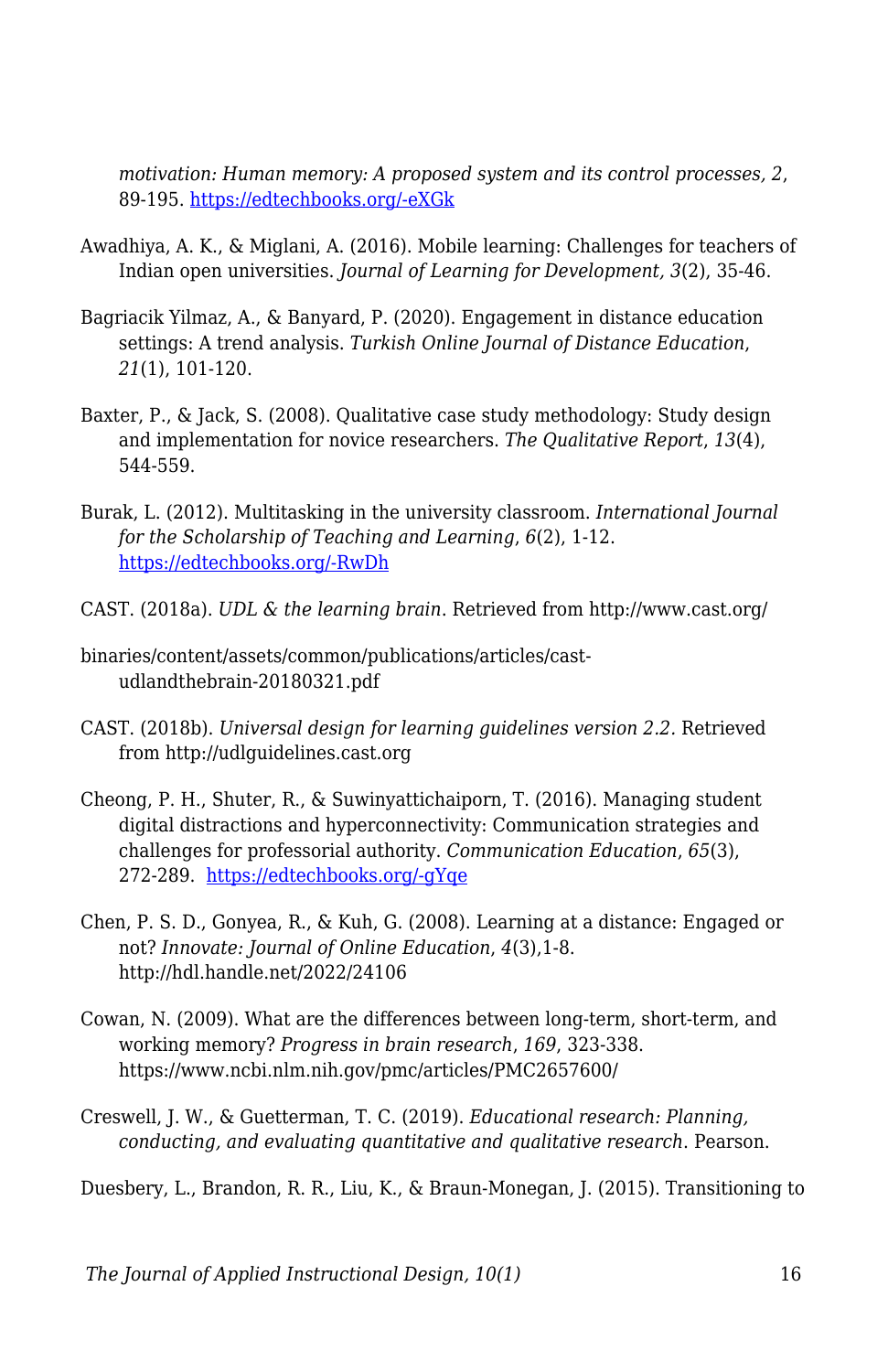online courses in higher education. *Distance Learning, 12*(4), 7-15.

- Eastwood, J. D., Frischen, A., Fenske, M. J., & Smilek, D. (2012). The unengaged mind:
- Defining boredom in terms of attention. *Perspectives on Psychological Science, 7*(5), 482-495.
- Hollins, N., & Foley, A. R. (2013). The experiences of students with learning disabilities in a higher education virtual campus. *Educational Technology Research and Development, 61*, 607-624. [https://edtechbooks.org/-hESr](https://doi.org/10.1007/s11423-013-9302-9)
- Houston, L. (2018). Efficient strategies for integrating universal design for learning in the online classroom. *Journal of Educators Online*, *15*(3), 96–111. https://doi.org/10.9743/jeo.2018.15.3.4
- James, W. (1890). *The principles of psychology, Vol. 1*. Henry Holt and Co. Retrieved from https://archive.org/details/theprinciplesofp01jameuoft/page/n7/mode/2up
- Kieran, L., & Anderson, C. (2019). Connecting universal design for learning with culturally responsive teaching. *Education & Urban Society*, *51*(9), 1202-1216. [https://edtechbooks.org/-shMc](https://doi.org/10.1177%2F0013124518785012)
- Kirk, H., Gray, K., Ellis, K., Taffe, J., & Cornish, K. (2017). Impact of attention training on academic achievement, executive functioning, and behavior: A randomized controlled trial. *American Journal on Intellectual and Developmental Disabilities*, *122*(2), 97-117.
- Kumar, K., & Wideman, M. (2014). Accessible by design: Applying UDL principles in a first-year undergraduate course. *Canadian Journal of Higher Education, 44*(1). 125-147.
- Lepp, A., Barkley, J. E., Karpinski, A. C., & Singh, S. (2019). College students' multitasking behavior in online versus face-to-face courses. *SAGE Open 9*(1). [https://edtechbooks.org/-kuqK](https://doi.org/10.1177%2F2158244018824505)
- Liu, Y., & Gu, X. (2020). Media multitasking, attention, and comprehension: A deep investigation into fragmented reading. *Educational Technology Research and Development*, *68*(1), 67-87.
- Martinez, M. E. (2010). *Learning and cognition: The design of the mind*. Pearson/Merrill.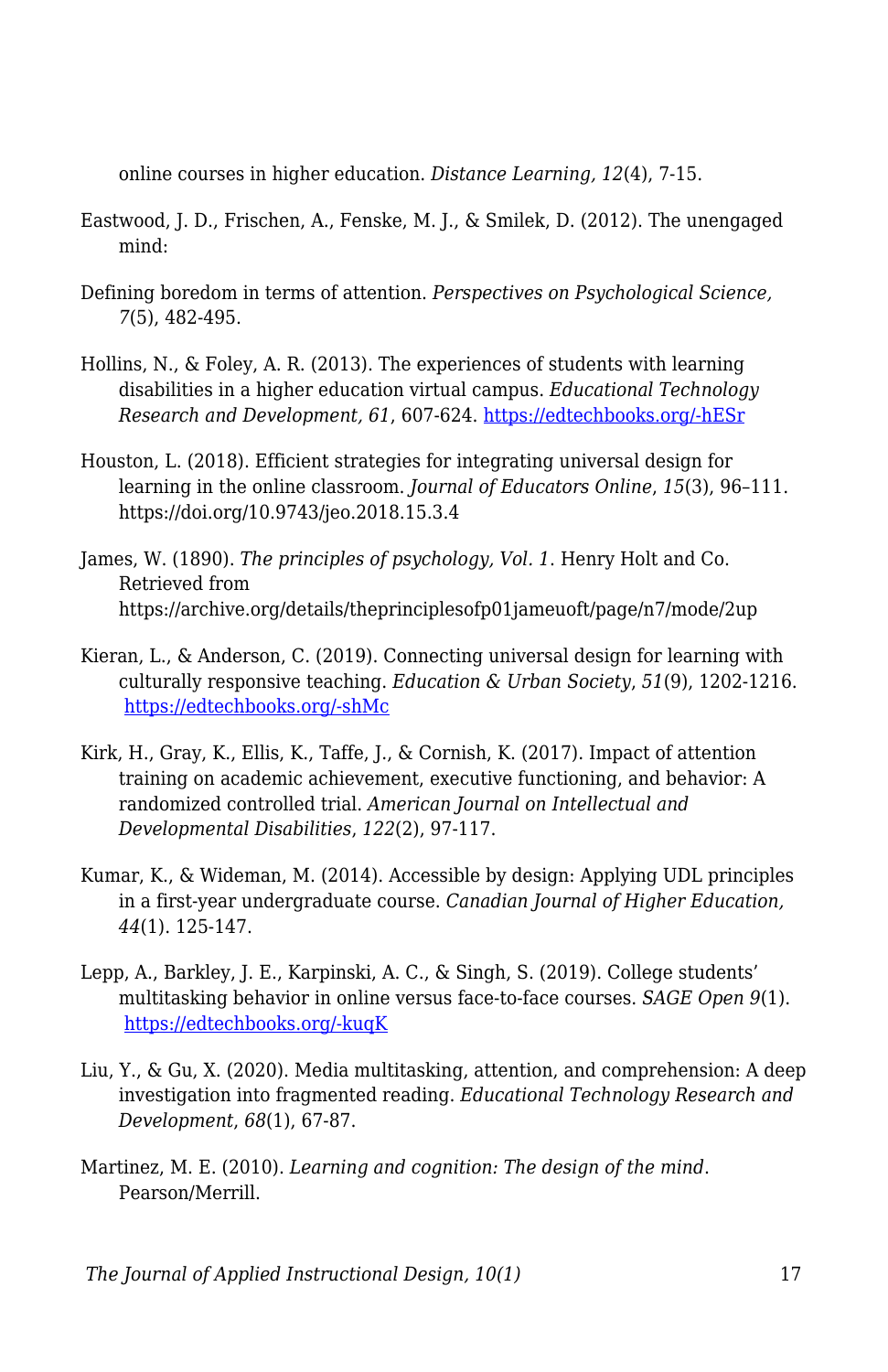- McCandliss, B. D. (2010). Educational neuroscience: The early years. *Proceedings of the National Academy of Sciences of the United States of America, 107*, 8049-8050. [https://edtechbooks.org/-yuF](https://doi.org/10.1073/pnas.1003431107)
- McGuire, J. M., & Scott, S. S. (2006). Universal design for instruction: Extending the universal design paradigm to college instruction. *Journal of Postsecondary Education and Disability, 19*(2), 124-134.
- Meyer, A., Rose, D., & Gordon, D. (2013). *Universal design for learning: Theory and practice.* CAST Professional Publishing.
- Meyer, A., Rose, D., & Gordon, D. (2014). *Universal design for learning: Theory and practice*. CAST Professional Publishing.
- Miles, M. B., & Huberman, A. M. (1994). *Qualitative data analysis: An expanded sourcebook*. Sage Publications.
- Miller, M. (2014). *Minds online: Teaching effectively with technology*. Harvard University Press.
- Miller, M. D., Doherty, J. J., Butler, N. M., & Coull, W. G. (2020). Changing counterproductive beliefs about attention, memory, and multitasking: Impacts of a brief, fully online module. *Applied Cognitive Psychology, 34*(3), 1-14*.* [https://edtechbooks.org/-UjAc](https://doi.org/10.1002/acp.3662)
- Moreno, M. A., Jelenchick, L., Koff, R., Eikoff, J., Diermyer, C., & Christakis, D. A. (2012). Internet use and multitasking among older adolescents: An experience sampling approach. *Computers in Human Behavior, 28*, 1097-1102
- Murphy, M. P. A. (2020). COVID-19 and emergency eLearning: Consequences of the securitization of higher education for post-pandemic pedagogy. *Contemporary Security Policy*, *41*(3), 492-505. [https://edtechbooks.org/-bjYw](https://doi.org/10.1080/13523260.2020.1761749)
- Nemati, A. (2009). Memory vocabulary learning strategies and long-term retention. *International Journal of Vocational and Technical Education, 1*(2), 14-24.
- Nickerson, R. S., & Adams, M. J. (1979). Long-term memory for a common object. *Cognitive Psychology*, 11(3), 287-307.
- Novak, K., & Thibodeau, T. (2016). *UDL in the cloud*. CAST Professional Publishing.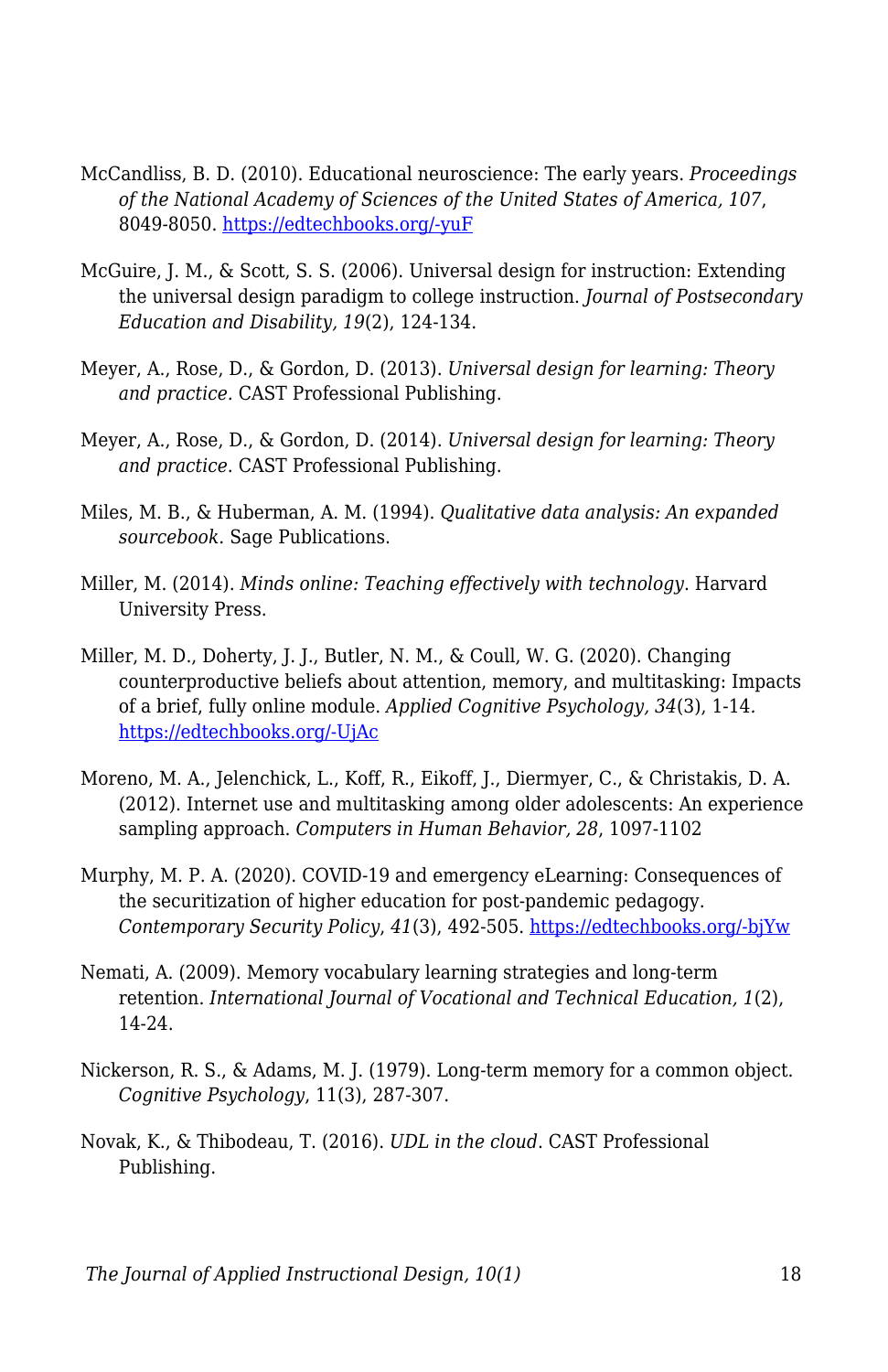- Paivio, A., & Lambert, W. (1981). Dual coding and bilingual memory. *Journal of Verbal Learning and Verbal Behavior*, *20*(5), 532-539.
- Penner, J. (1984). *Why many college teachers cannot lecture: How to avoid communication*
- *breakdown in the classroom.* Charles C. Thomas.
- Pintrich, P. R., & Schunk, D. H. (1996). *Motivation in education: Theory, research, and applications*. Prentice Hall.
- Quirkology. [Insert Username Here in Brackets]. (2012, November 21). *Colour changing card trick* [Video]. YouTube. https://youtu.be/v3iPrBrGSJM
- Preston, A. R., & Eichenbaum, H. (2013). Interplay of hippocampus and prefrontal cortex in memory. *Current Biology, 23*(17), 764–773. https://www.ncbi.nlm.nih.gov/pmc/articles/PMC3789138/
- Ratey, J. J. (2001). *A User's Guide to the Brain.* Pantheon Books.
- Roberts, K. D., Park, H. J., Brown, S., & Cook, B. (2011). Universal design for instruction in postsecondary education: A systematic review of empirically based articles. *Journal of Postsecondary Education and Disability, 24*(1), 5-15.
- Sarter, M., Gehring, W. J., & Kozak, R. (2006). More attention must be paid: the neurobiology of attentional effort. *Brain Research Reviews, 51*(2), 145-160. https://pubmed.ncbi.nlm.nih.gov/16530842/
- Stake, R. E. (1995). *The art of case study research*. SAGE Publications.
- Stroop, J. R. (1935). Studies of interference in serial verbal reactions. *Journal of Experimental Psychology*, *18*(6), 643-662.
- Tobin, T. J. (2014). Increase online student retention with universal design for learning. *Quarterly Review of Distance Education*, *15*(3), 13-24.
- van der Schuur, W. A., Baumgartner, S. E., Sumter, S. R., & Valkenburg, P. M. (2015). The consequences of media multitasking for youth: A review. *Computers in Human Behavior, 53*, 204-215.
- Wolfe, P. (2001). *Brain matters: Translating research into classroom practice*. Alexandria, VA: Association for Supervision and Curriculum Development.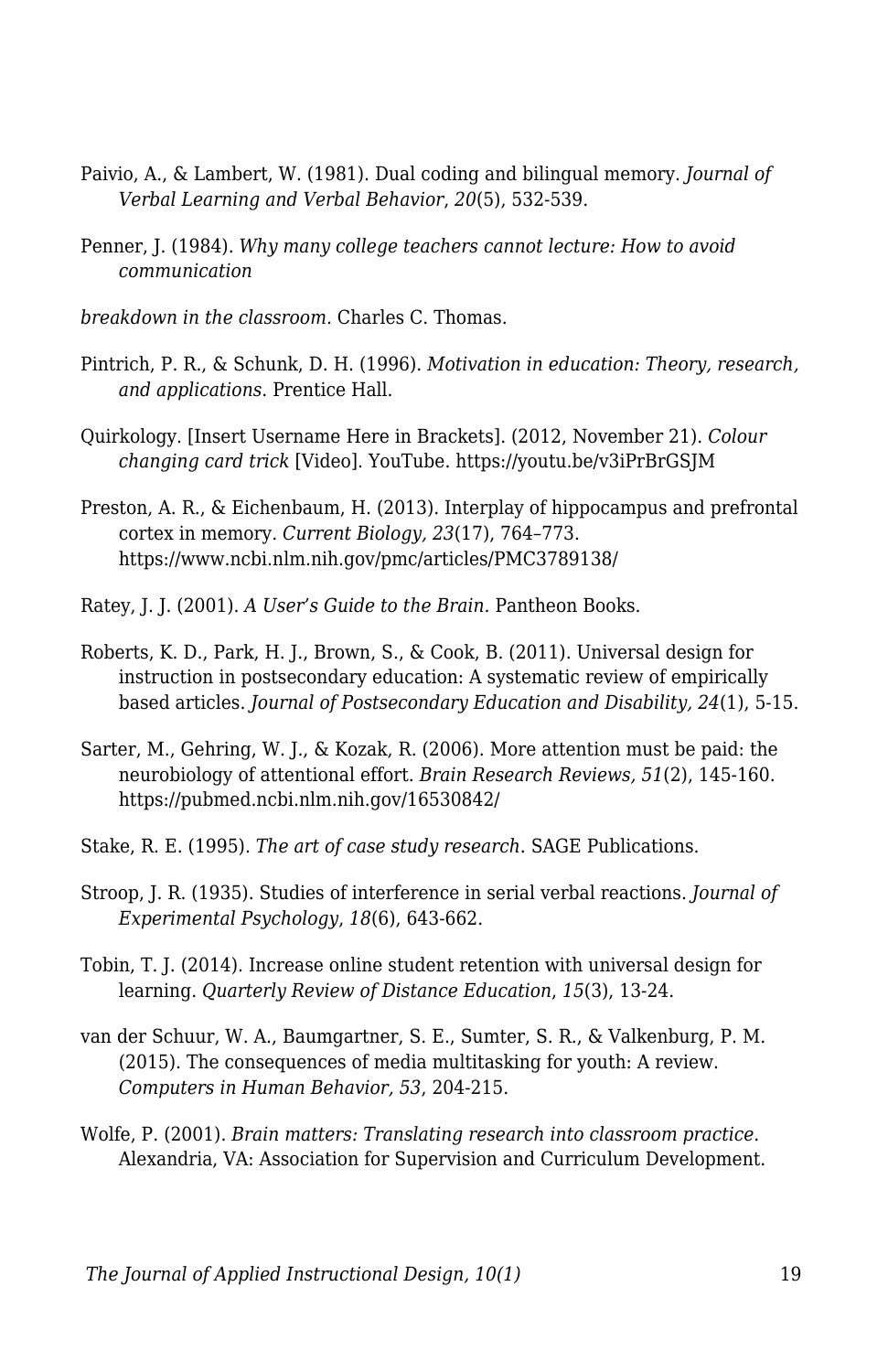- Wood, E., & Zivcakova, L. (2015). Understanding multimedia multitasking in educational settings. In L. D. Rosen, N. A. Cheever, & L. M. Carrier (Eds.), *The Wiley handbook of psychology, technology, and society* (pp. 404-419). Wiley Blackwell.
- Yildirim Doğru, S. S. (2015). Efficacy of Montessori education in attention gathering skill of children. *Educational Research and Reviews*, *10*(6), 733-738.
- Yin, R. K. (2011). *Qualitative research from start to finish*. The Guilford Press.